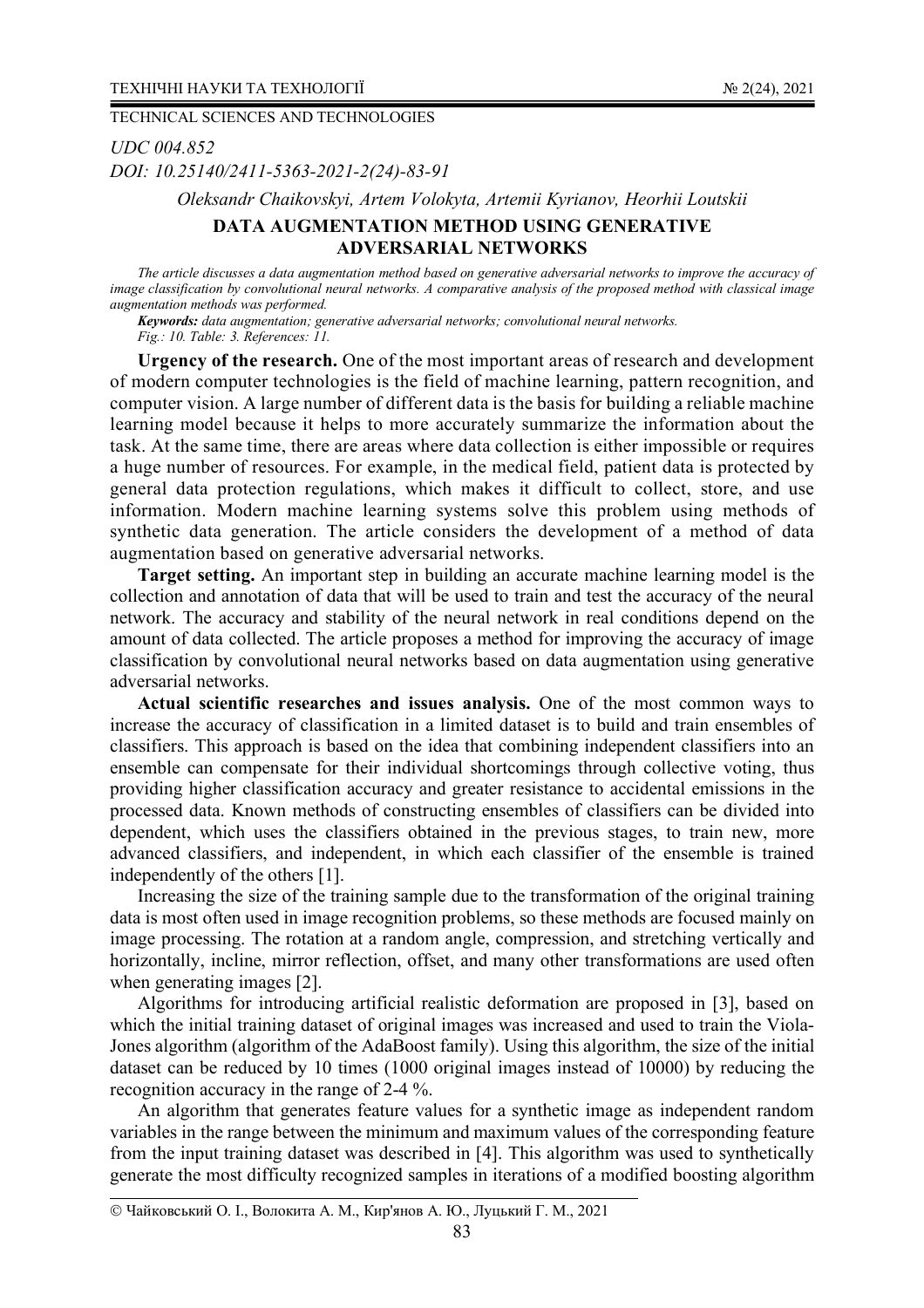designed to solve the problem of imbalanced dataset. The resulting algorithm provided recognition accuracy comparable to the AdaBoost algorithm for balanced datasets and significantly higher accuracy for imbalanced datasets.

In [5], an algorithm for the artificial generation of synthetic data called SMOTE (Synthetic Minority Over-sampling Technique) was described. For each training sample of the minority class in the input samples, several nearest neighbors are sought. Then several of them are randomly selected, and the number of selected samples is determined depending on the required generation factor (if the sample size needs to be increased by 200 %, select 2 random nearest neighbors, if 300% - 3 and so on). Next, for each selected neighbor, the vector of distances between its feature vector and the feature vector of the reference sample is calculated and then multiplied by a random number in the range from 0 to 1. The obtained vector is summed with the vector of features of the reference sample. The authors test their algorithm on several test datasets and note that in most cases, its usage allows achieving better results compared to traditional generation with repetitions. In their subsequent works, the authors combined boosting and SMOTE algorithm, which allowed them to achieve even higher results.

**Uninvestigated parts of general matters defining.** The possibilities of using generative adversarial networks in the problem of data augmentation remain unconsidered.

**The research objective.** The aim of the research is to develop a method of data augmentation using generative competitive networks to improve the accuracy of image classification by convolutional neural networks.

**The statement of basic materials.** Generative adversarial networks (GAN) is a machine learning algorithm that belongs to a family of generative models and is built on a combination of two neural networks, one of which generates samples and the other tries to distinguish real samples from generated ones. Such networks were first introduced by Ian Goodfellow in 2014 [6].

In the GAN system (Fig. 1) one of the networks (network G, from Generator, generative model) generates samples, and the other (network D, from Discriminator, discriminative model) tries to distinguish correct samples from incorrect ones. Using a set of latent space variables, the generative network tries to create a new sample by mixing several source samples. The discriminative network learns to distinguish between real and generated samples, and the results of the distinction are fed to the input of the generative network so that it can select the best set of latent parameters, and the discriminative network would no longer be able to distinguish real samples from generated ones. Thus, the goal of network G is to increase the error rate of network D, and the goal of network D is to increase the accuracy of recognition.



*Fig. 1. Generative adversarial network architecture*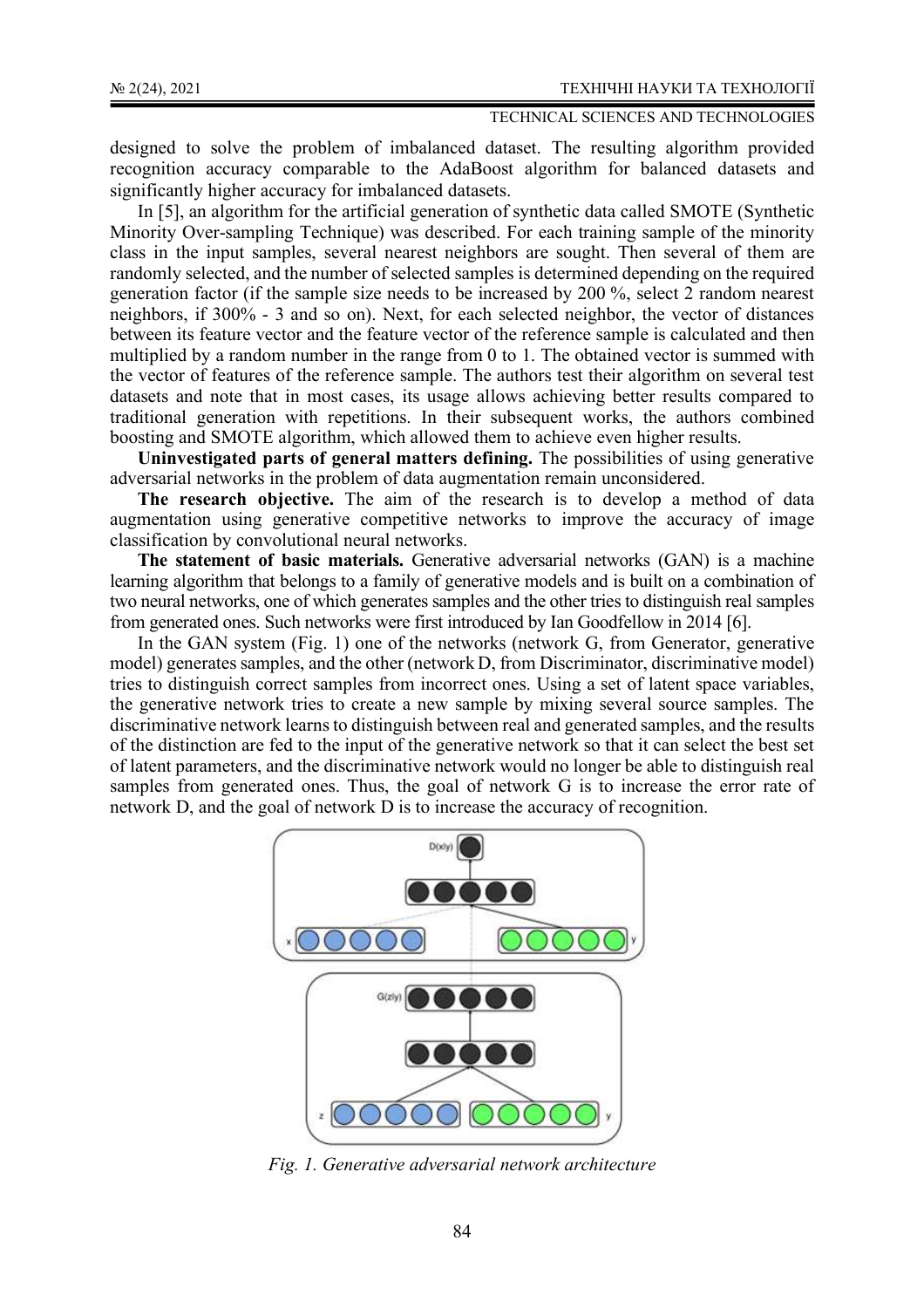#### ТЕХНІЧНІ НАУКИ ТА ТЕХНОЛОГІЇ № 2(24), 2021

## TECHNICAL SCIENCES AND TECHNOLOGIES

Discriminative network D, analyzing samples from the original dataset and from samples generated by the generator, achieves a certain recognition accuracy. The generator G starts with random combinations of latent space parameters, and after evaluating the obtained samples from network D, the backpropagation method is used, which allows improving the quality of generation by adjusting the input set of latent parameters. Gradually, artificial images at the output of the generative network are becoming more qualitative. Network D is implemented as a convolutional neural network, while network G unfolds images based on latent parameters.

**Generative adversarial network architecture for image augmentation.** The transformation network can be represented as  $f_W(x)$ , which is built based on a deep convolutional neural network [7]. The input image *x* could be passed to the neural network and transformed into the output image *y* through the network  $y = f_W(x)$ . This network is trained by the method of stochastic gradient descent [8] to minimize the weighted combination of loss functions. The total loss can be defined as a linear combination of two content reconstruction losses and a style reconstruction loss, and the weights of the two losses can be modified and adjusted.

The transformation network consists of a generator and a discriminator (Fig. 2), which are parts of generative adversarial networks. Modeling GANs to generate high-resolution images is a very unstable process, so choosing the same architecture for both the generator and the discriminator for different datasets with different resolutions will not lead to the desired result. That is why the models were trained in such a way that the number of convolutional layers of the neural network in the generator and the discriminator depends on the resolution of the images in the dataset. The number of convolutional layers in the generator is calculated as:

$$
n_G = log_2(h) - 2,\tag{1}
$$

where  $n<sub>G</sub>$  – the number of convolutional layers in the generator,  $h$  – image height. The number of convolutional layers in the discriminator is calculated as:

$$
n_D = n_G + 1 \tag{2}
$$

where  $n_D$  – the number of convolutional layers in the discriminator.



## *Fig. 2. Generative adversarial network architecture for image augmentation*

When the transformation network is trained, it is applied to the training dataset for augmentation. The generated samples are used together with the original images to train convolutional neural networks for image classification. In research, a convolutional neural network with VGG16 architecture is used [9].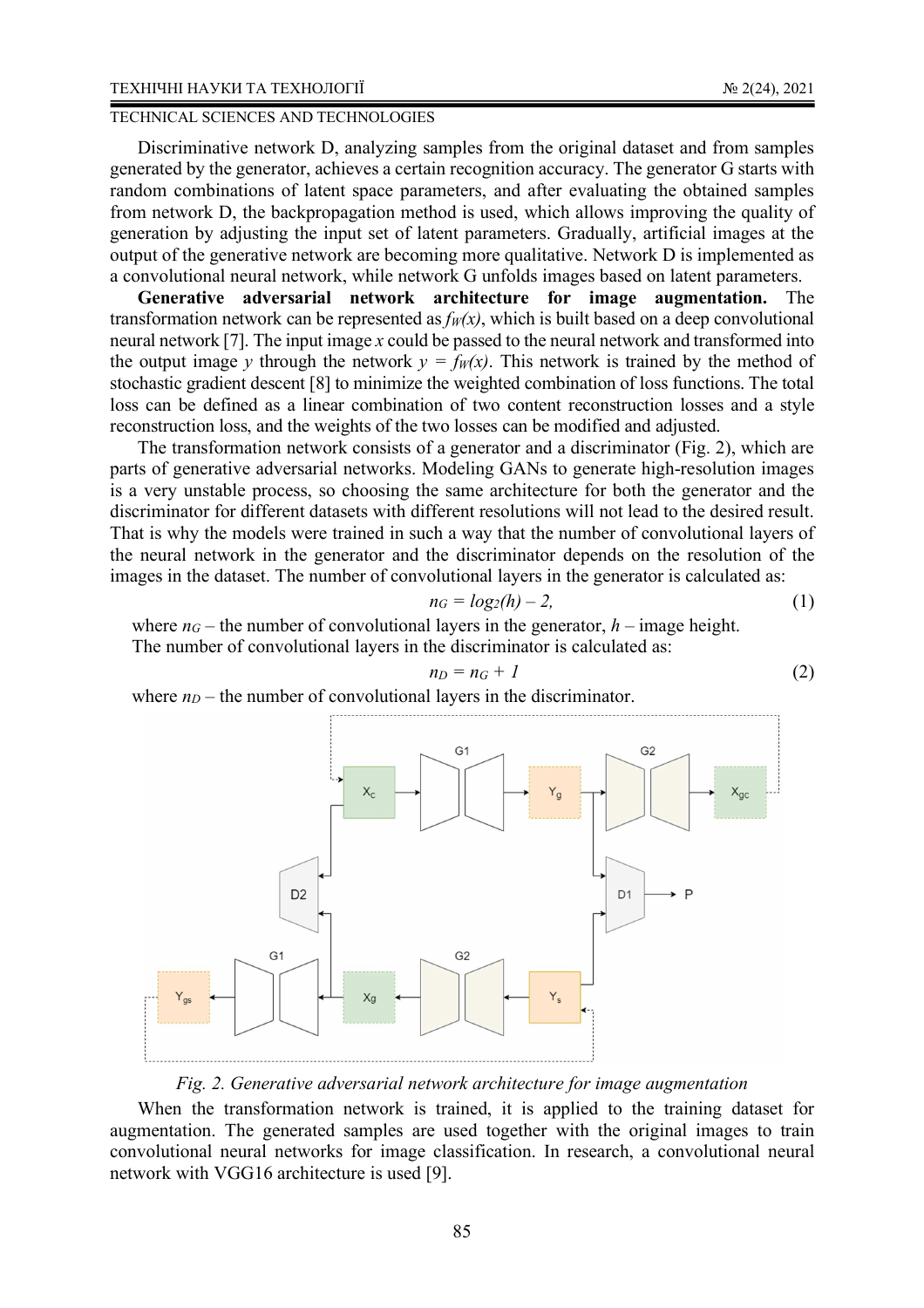**Datasets for image augmentation.** CIFAR-10 [10] and MNIST [11] datasets were used to augment and test image classification accuracy.

The CIFAR-10 dataset consists of 60,000 color images (Fig. 3) with a size of *32x32* pixels with 6,000 images per class. The dataset is divided into samples for training and testing. There are 50,000 images in the training dataset, and the other 10,000 images are in the test dataset.

The MNIST dataset contains images of handwritten digits (Fig. 4). The MNIST dataset contains 70,000 handwritten digits. Images are *28×28* pixels in size, which belong to 10 different classes. The training dataset consists of 60,000 images, and the test dataset consists of 10,000 images.





**Analysis of results.** The convolutional neural network used to classify images is trained in three different configurations. The first configuration uses images from the original dataset without augmentation. This will give basic results for comparison. In the second configuration, additional data is generated using existing data augmentation methods (horizontal and vertical flipping, 90- and -90-degree rotation). This artificial data is added to the original training dataset used to train convolutional neural networks. In the third configuration, images generated by generative adversarial networks are added to the original training dataset. When comparing the results, the same training parameters are used in all experiments. The network is trained for 20,000 iterations with a batch size of 32 images and the stochastic gradient descent optimization algorithm, resulting in some instability of the results. For this reason, training is repeated 10 times with different random initial coefficients.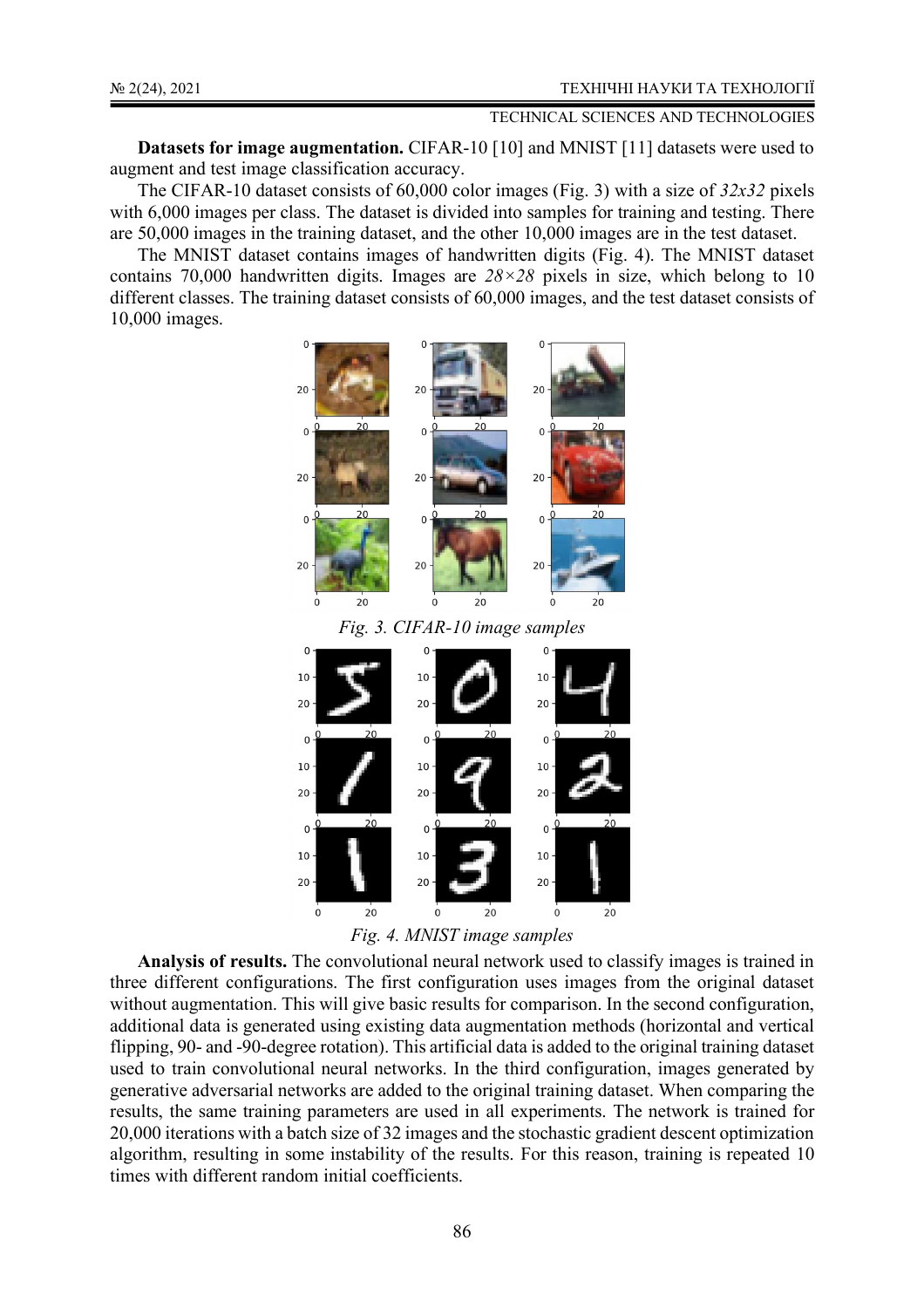| <b>Name</b>  | <b>Publication date</b> | <b>Number of categories</b> | Number of samples |
|--------------|-------------------------|-----------------------------|-------------------|
| <b>MNIST</b> | 998                     |                             | 70000             |
| $CFAR-10$    | 2010                    |                             | 60000             |

*Table 1 – Datasets characteristics* 

The recognition accuracy on the CIFAR-10 training set is 0.7081, and the recognition accuracy on the test set - 0.37. Note that the accuracy on the test set is extremely low compared to the accuracy on the training set. This is because only 5,000 images are used to optimize the network with hundreds of thousands of parameters that results in heavily overtraining.

On the other hand, on the MNIST dataset recognition accuracy achieved 0.9989 and 0.9513 on the training and test sets, respectively. The images in MNIST have fewer low-level features than the images in the CIFAR-10 dataset. This is the reason that a very massive convolutional neural network, such as VGG, has a high accuracy of classification on test data.

|  | Table $2$ – Classification accuracy on the CIFAR-10 dataset |
|--|-------------------------------------------------------------|
|  |                                                             |

| <b>Dataset</b>         | <b>Training accuracy</b> | <b>Validation accuracy</b> |
|------------------------|--------------------------|----------------------------|
| Original images        | 0.7081                   | 0.3021                     |
| Classical augmentation | 0.7800                   | 0.2467                     |
| GAN-based augmentation | 0.7913                   | 0.3700                     |

*Table 3 – Classification accuracy on the MNIST dataset* 

| <b>Dataset</b>         | <b>Training accuracy</b> | <b>Validation accuracy</b> |
|------------------------|--------------------------|----------------------------|
| Original images        | 0.9689                   | 0.8172                     |
| Classical augmentation | 0.9089                   | 0.2709                     |
| GAN-based augmentation | 0.9989                   | 0.9513                     |



*Fig. 5. Classification accuracy of the 5000 images from the CIFAR-10 dataset without augmentation*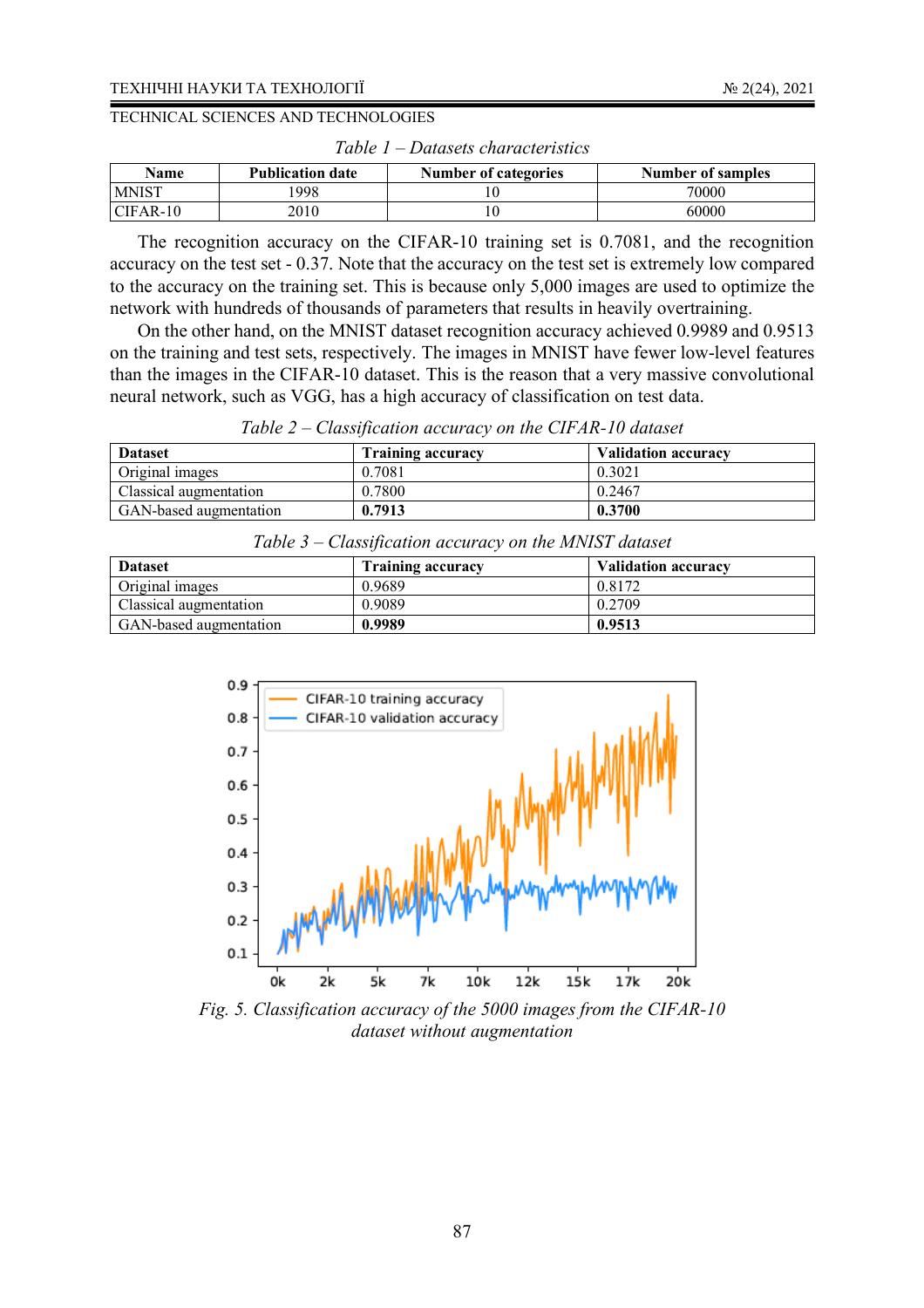

*Fig. 6. Classification accuracy of the 20000 images generated based on the CIFAR-10 dataset using classical augmentation methods* 



*Fig. 7. Classification accuracy of the 20000 images generated based on the CIFAR-10 dataset using GAN-based augmentation* 



*Fig. 8. Classification accuracy of the 5000 images from the MNIST dataset without augmentation*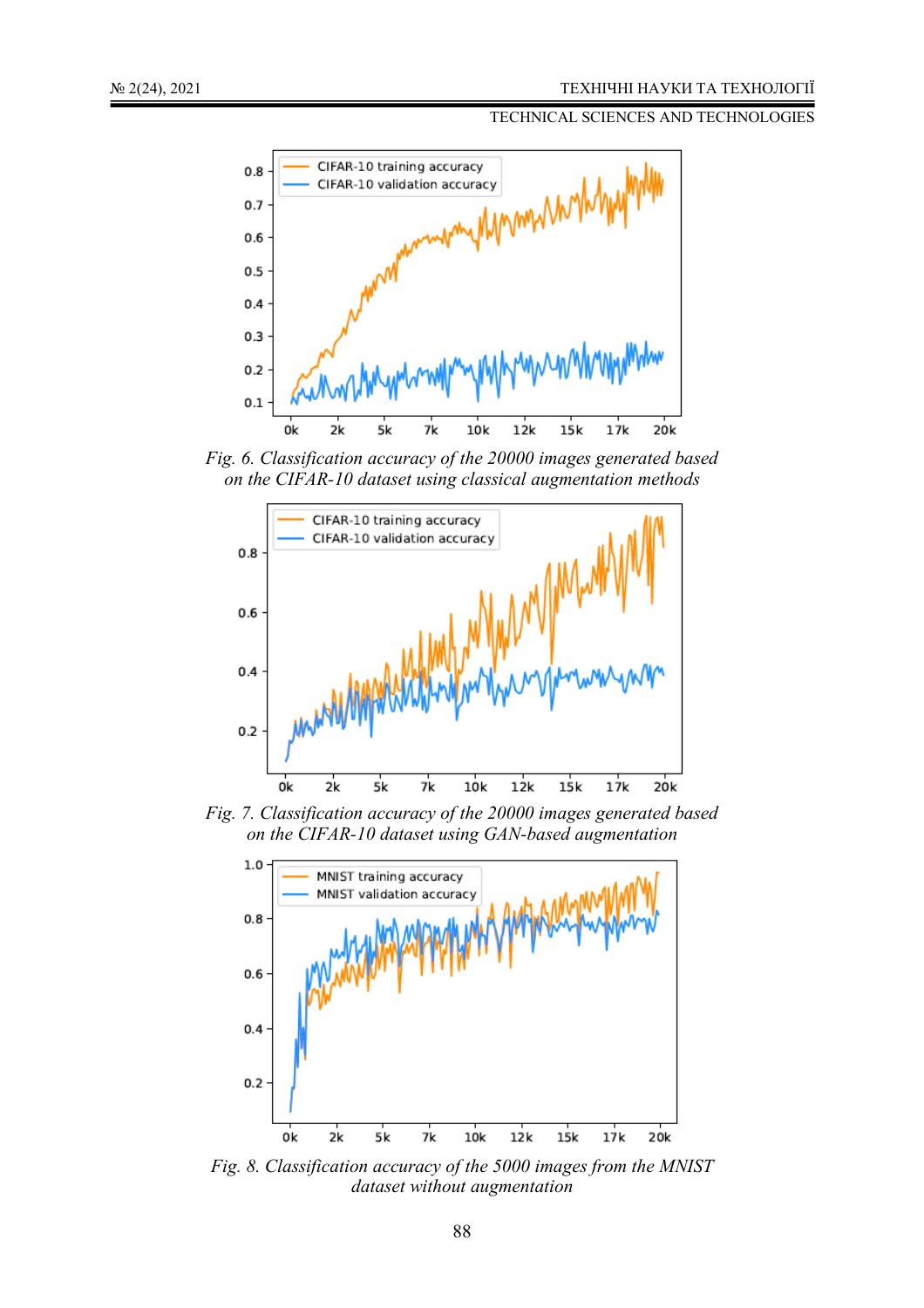

*Fig. 9. Classification accuracy of the 20000 images generated based on the MNIST dataset using classical augmentation methods* 



*Fig. 10. Classification accuracy of the 20000 images generated based on the MNIST dataset using GAN-based augmentation* 

**Conclusions.** In this paper the method of data augmentation with the use of generative adversarial networks was proposed, the comparative analysis of classical image augmentation methods with the offered one was performed.

The advantage of the proposed method is increasing the accuracy of image classification problems with the use of convolutional neural networks. The classification accuracy of the VGG16 network was increased by 13.41% and 6.79% for the MNIST and CIFAR-10 datasets, respectively.

However, the main disadvantage of the proposed method is increasing the training time of the convolutional neural network relative to the number of augmented images and the training time of the generative adversarial network itself.

As part of the further improvements of the data augmentation method to improve the classification accuracy by convolutional neural networks, I consider it most appropriate to research the methods of reconstruction based on the input data of multidimensional density distribution probability of the feature vector. This approach will reduce the dataset size by reducing the total training time of the model.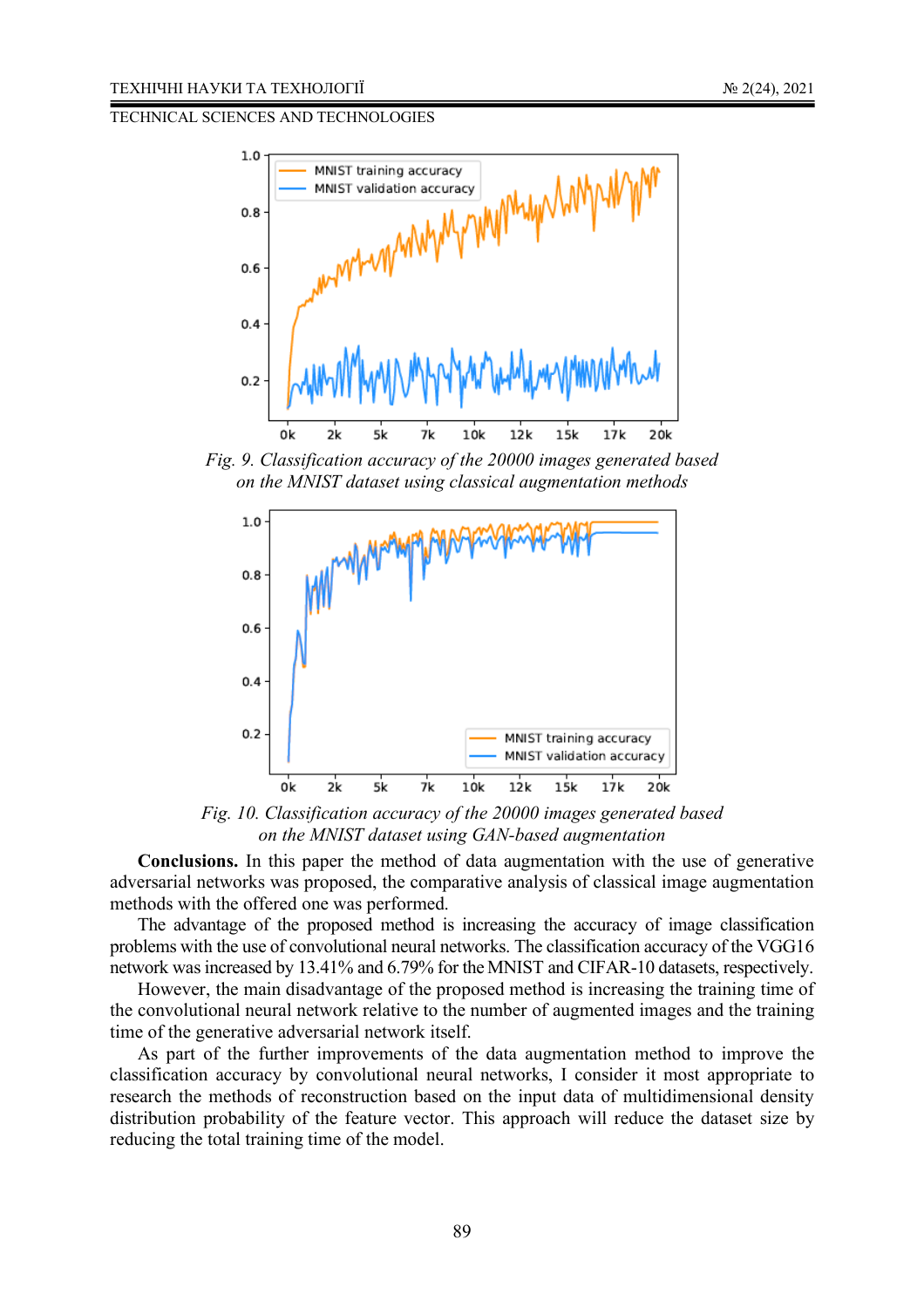It is also necessary to analyze the results of the proposed method on a larger number of datasets, such as Caltech101, Caltech256, ImageNet, and consider upgrading the architecture of the generative adversarial network to work with tabular data.

### **References**

1. Rokach, L. Ensemble-based Classifiers. *Artificial Intelligence Review*. 2010. Vol. 33. Pp. 1–39.

2. Ciresan, D. C., Meier, U., Gambardella, L. M., Schmidhuber, J. (2010). Deep Big Simple Neural Nets Excel on Handwritten Digit Recognition. *Neural Computation*. Vol. 22(12).

3. Akimov, O. V., Syrota, O. O. (2016). Models and algorithms of artificial dataset augmentation for training algorithms persons recognition using Viola-Jones method. *Computer optics*. Vol. 40, № 6. Pp. 911-918.

4. Guo, H., Viktor, H. L. (2014). Learning from Imbalanced Data Sets with Boosting and Data Generation: The DataBoost IM Approach. *ACM SIGKDD Explorations Newsletter*. Vol. 6(1). Pp. 30–39.

5. Chawla, N. V., Bowyer, K. W., Hall, L. O., & Kegelmeyer, W. P. (2017). SMOTE: Synthetic Minority Oversampling Technique. *J. Artificial Intelligence Research*. Vol. 16. Pp. 321–357.

6. Ian J. Goodfellow, Jean Pouget-Abadie, Mehdi Mirza, Bing Xu, David Warde-Farley, Sherjil Ozair, Aaron Courville, Yoshua Bengio, Generative Adversarial Networks. arXiv:1406.2661 [condmat] (2014) (available at https://arxiv.org/abs/1406.2661).

7. He, K., Zhang, X., Ren, S., & Sun, J. (2016). Deep residual learning for image recognition. In *Proceedings of the IEEE conference on computer vision and pattern recognition* (pp. 770-778).

8. Bottou, L. (2010). Large-scale machine learning with stochastic gradient descent. In *Proceedings of COMPSTAT'2010* (pp. 177-186).

9. Simonyan, K., & Zisserman, A. (2014). Very deep convolutional networks for large-scale image recognition. arXiv preprint arXiv:1409.1556.

10. Krizhevsky, A., Nair, V., & Hinton, G. (2014). The CIFAR-10 dataset. http://www.cs.toronto.edu/kriz/cifar.html.

11. Mery, D., Rio, V., Zscherpel, U., Mondragn, G., Lillo, I., Zuccar, I., ... Carrasco, M. (2015). GDXray: The database of X-ray images for nondestructive testing. *Journal of Nondestructive Evaluation*, 34(4), 42.

### *УДК 004.852*

# *Олександр Чайковський, Артем Волокита, Кир'янов Артемій, Георгій Луцький*  **МЕТОД АУГМЕНТАЦІЇ ДАНИХ ІЗ ВИКОРИСТАННЯМ ГЕНЕРАТИВНИХ ЗМАГАЛЬНИХ МЕРЕЖ**

*Велика кількість різноманітних даних є основою для побудови надійної моделі машинного навчання, адже це допомагає точніше узагальнити інформацію про поставлену задачу. Водночас існують галузі, де збір даних або неможливий, або потребує величезної кількості ресурсів. Наприклад, у медичній галузі дані пацієнтів захищені законами про конфіденційність та приватність інформації, через які їх пошук, зберігання та використання викликає великі проблеми. Сучасні системи машинного навчання вирішують цю проблему методами генерації синтетичних даних. У статті розглянуто розробку методу аугментації даних на базі генеративних змагальних мереж.* 

*Важливим етапом побудови точної моделі машинного навчання є пошук та анотація даних, які будуть використовуватися для навчання та тестування точності роботи нейронної мережі. Від кількості зібраних даних залежить точність та стабільність роботи мережі в реальних умовах. У статті пропонується метод для підвищення точності класифікації зображень згортковими нейронними мережами на базі аугментації даних із використанням генеративних змагальних мереж.* 

*Нині добре описано та проаналізовано такі методи аугментації зображень, як поворот на деякий випадковий кут, стиснення та розтягнення по вертикалі й горизонталі, зміщення, дзеркальне відображення. Також наявні роботи, що розглядають внесення реалістичної деформації в зображення та генерації нових векторів ознак на базі декількох сусідніх зразків.* 

*Нерозглянутими на даний момент залишаються можливості використання генеративних змагальних мереж у задачі аугментації даних.* 

*Описано метод аугментації зображень із використанням генеративних змагальних мереж для підвищення точності роботи згорткових нейронних мереж, проведено порівняльний аналіз запропонованого методу з класичними методами аугментації зображень. Виділено основні переваги та недоліки запропонованого методу аугментації даних, висунуто плани щодо подальших досліджень.* 

*Ключові слова: аугментація даних; генеративні змагальні мережі; згорткові нейронні мережі. Рис.: 10. Табл.: 3. Бібл.: 11.*